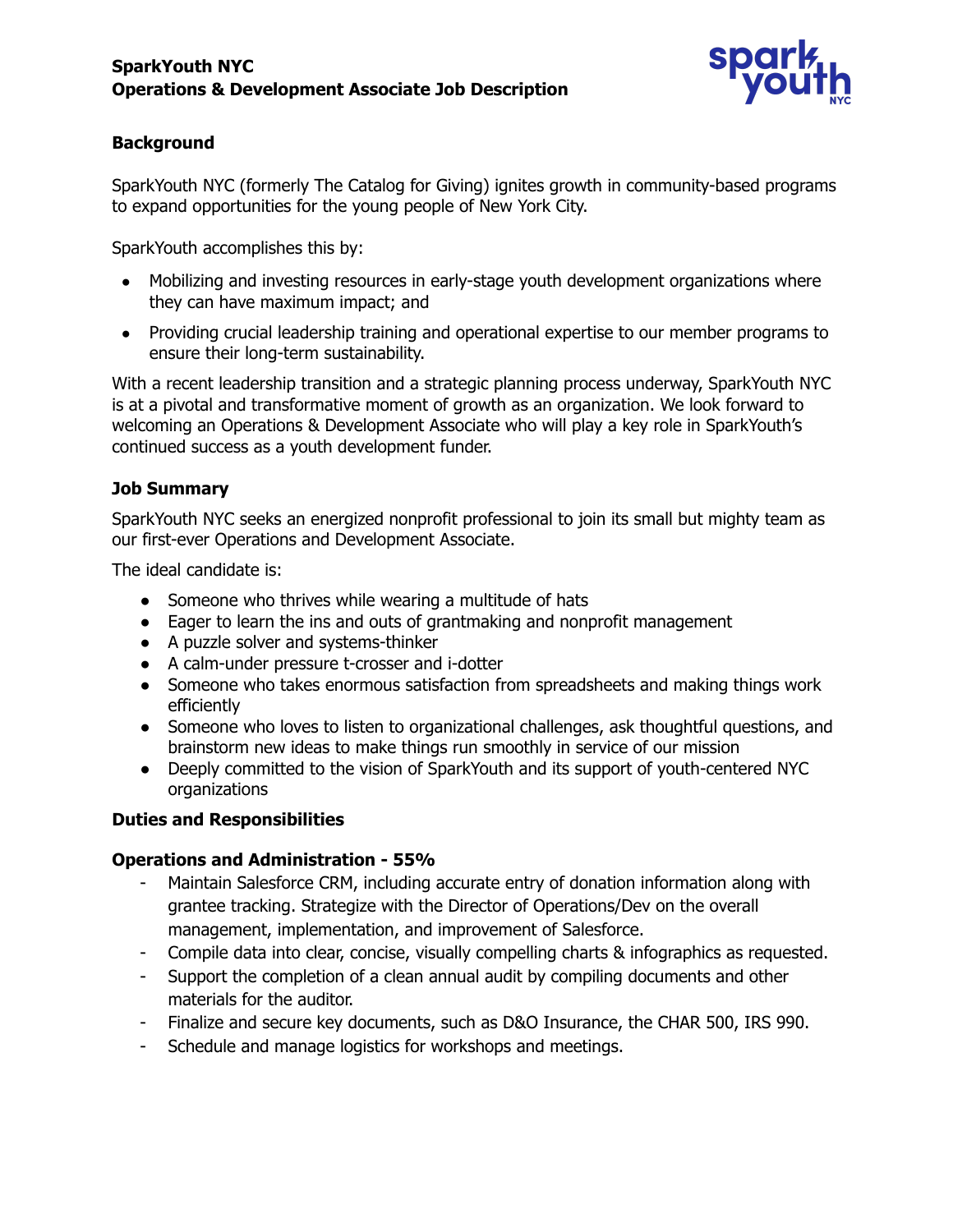## **SparkYouth NYC Operations & Development Associate Job Description**



## **Communications - 25%**

- Support the Director of Operations/Dev in designing, planning, and executing social media content.
- In conjunction with the Director of Operations/Dev update and maintain the organizational website.
- Assist in the development and execution of email campaigns, appeals, and printed organizational materials.
- Draft and execute key stakeholder correspondence. Generate targeted prospect research for individual, corporate, and foundation funding.

### **Event Support - 20%**

- Support all logistics surrounding annual fundraising event including ticket sales, print and digital materials, registration, and event setup.
- Support youth honorees in preparation for the event as well as day-of at the annual gala.
- Lead and Manage Guest Check-in during the Event.

# **Qualifications**

Must haves:

- At least 2 years of administrative and/or nonprofit experience
- Independent worker
- Comfort working in a small office environment
- Strong organizational skills
- Careful attention to detail
- Excellent writing and proofreading skills
- Experience managing multiple projects at once
- Google Suite and Microsoft Office proficiency
- Prior database experience (Salesforce preferred)
- Design experience and/or prior experience with Canva or Adobe Creative Cloud
- Familiarity with social media platforms

#### Nice to haves:

- Prior iContact or Mailchimp experience
- Familiarity with Classy or another online donation platform

SparkYouth NYC values and welcomes diversity in the workplace and strongly encourages all qualified persons to apply. All qualified applicants will receive consideration for employment without regard to race, color, religion, gender, gender identity or expression, sexual orientation, national origin, genetics, disability, age, or veteran status.

## **Classification:** Full time